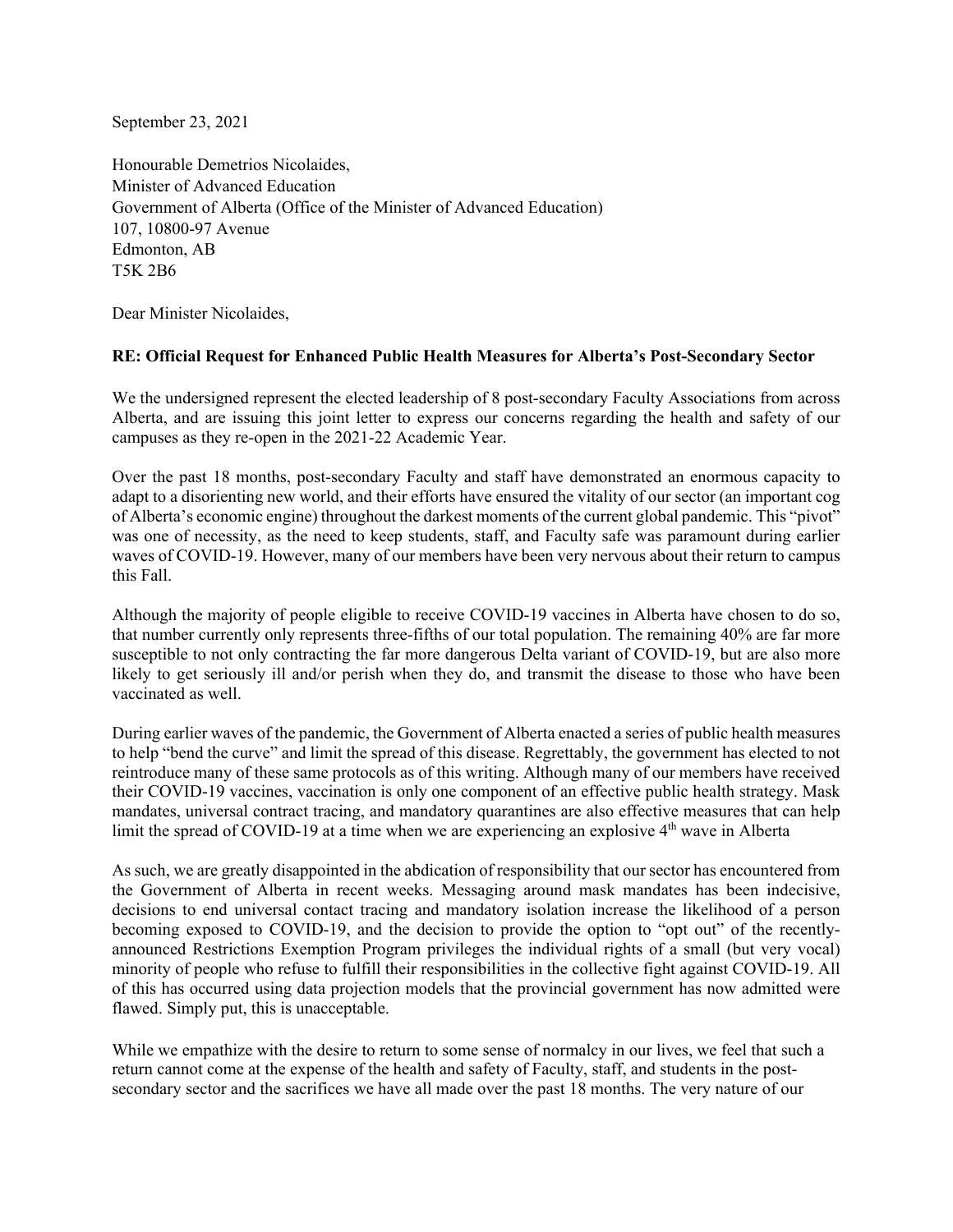programs (large numbers of students congregating in classrooms for several hours) poses a significant challenge to minimizing the transmission of COVID-19.

To that end, we the undersigned call on the Government of Alberta to follow the lead of their counterparts in other Canadian jurisdictions and institute a mandatory province-wide vaccination policy for all postsecondary campuses, one with no option to "opt-out". Such a policy should be in compliance with existing Collective Agreements and Human Rights and Occupational Health and Safety legislation in Alberta.

In addition, we call on the provincial government to reintroduce province-wide universal contact tracing and a commitment to require mandatory quarantine protocols for individuals who have contracted COVID-19 for the duration the pandemic's  $4<sup>th</sup>$  wave and any waves that may emerge in the future.

Furthermore, we call on the provincial government to commit to covering the cost of implementing public health protocols, (including rapid-testing and other COVID-19 screening measures) for the duration of this public health emergency, as it is not reasonable to download the cost of implementing public health protocols onto the backs of individual workers, students, and/or institutions who wish to go above and beyond in the fight against COVID-19.

And finally, we call on the provincial government to provide more robust guidelines on implementing measures to effectively combat the spread of COVID-19, and for more resources to ensure compliance with public health directives.

Our government has a responsibility to ensure the health and safety of all students, staff, Faculty, and visitors on our post-secondary campuses this Fall. Following a course of action that downloads the burden for keeping our public spaces safe onto individual institutions will result in the emergence of different protocols for different institutions (a phenomenon we have already seen emerge in recent days), and will result in increased non-compliance. This constitutes a shameful abdication of responsibility by our elected political leadership in Alberta, and as such, we call on the Government of Alberta to do what must be done to fulfill this responsibility.

Sincerely,

Alexandru Caldararu President NorQuest College Faculty Association

Blair Howes President SAIT Academic Faculty Association

Gord Koch, President Olds College Faculty Association

Ken Heather President Faculty Association of Red Deer College